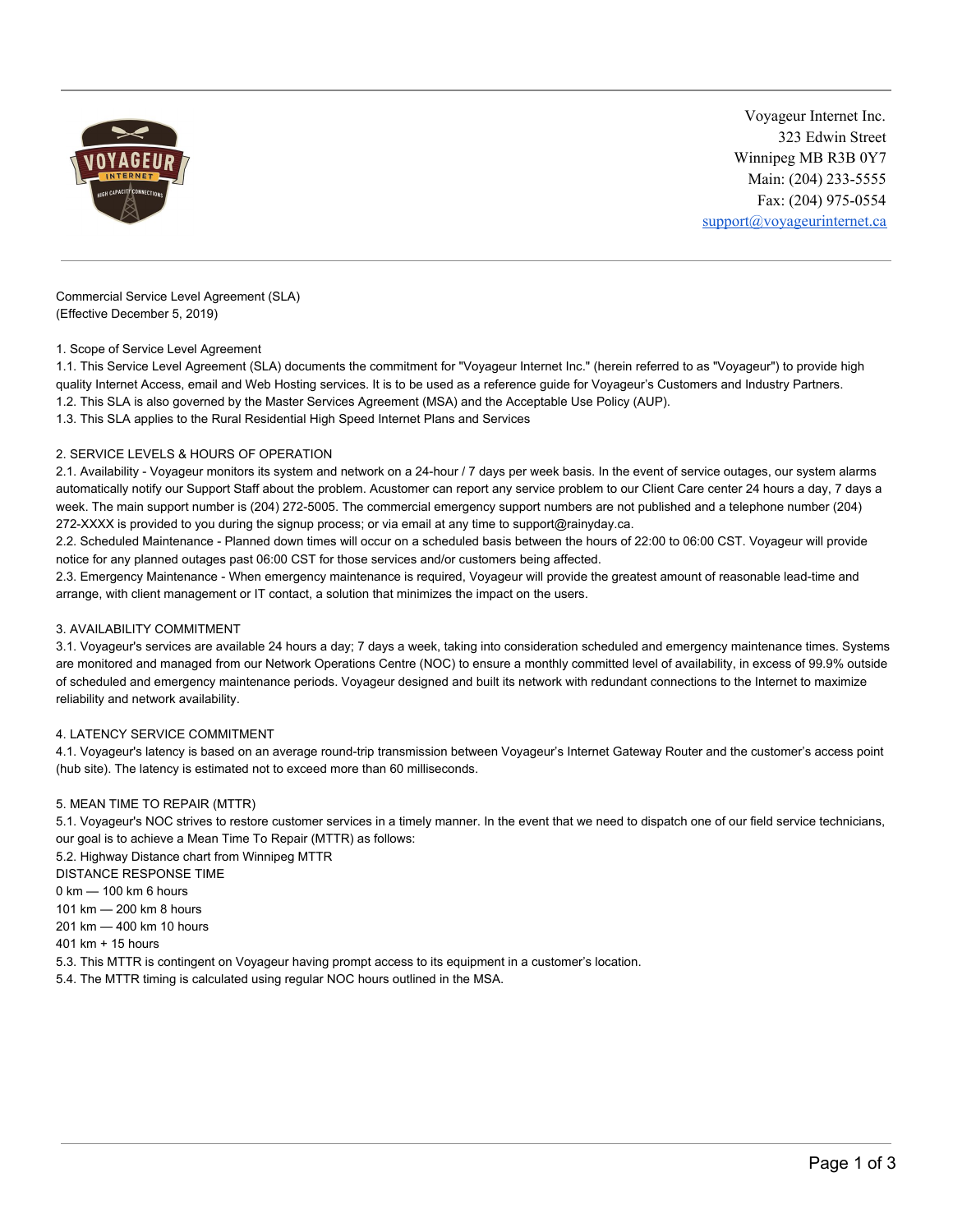

Voyageur Internet Inc. 323 Edwin Street Winnipeg MB R3B 0Y7 Main: (204) 233-5555 Fax: (204) 975-0554 [support@voyageurinternet.ca](mailto:support@voyageurinternet.ca)

## 6. SERVICE LEVEL CREDITS

6.1. A"Network Outage" is defined as customer reported no access to the Internet (excludes scheduled and emergency outages, outages related to customer responsibilities as defined in the contract and outages beyond Voyageur's network in the Internet).

6.2. In the event of a Network Outage Voyageur will credit the customer with the following schedule:

NETWORK OUTAGE REBATE (% of monthly fee excluding usage)

less than 6 hours 0%

6 hours to 24 hours 5%

25 hours to 72 hours 10%

72 hours or more 25%

7 days or more 100%

# 7. SERVICE INTERRUPTION DEFINITION

A service is considered "unavailable" if three consecutive pings from Voyageur's NOC to the customer subscriber unit fail. Interruption does not include problems related to the customer's local area network (LAN) or any service failure caused by power outages in customer's location.

# 8. PROBLEM CLASSIFICATION & NOTIFICATION

8.1. Problems and service requests are recorded in the Voyageur task system and are evaluated by Voyageur personnel by level of severity. There are 3 levels of severity, designed to record customer problems:

URGENT: Complete service interruption

MEDIUM: Service degradation or preventable service outage

LOW: Information request or minor service degradation

8.2. All inquiries/problems that are the responsibility of Voyageur are classified as follows. Problems may be reclassified in priority levels as new information about the problem becomes available.

Priority Level Descriptions:

8.2.1 Urgent (Complete Service Interruption) - OUT OF SERVICE - Involves situations where one or multiple services are affected and a significant impact to the service is occurring. SLA: Restoration of service in 72 hours or less.

8.2.2. Medium (Service Degradation) - CUSTOMER STILL HAS SERVICE - Involves situations where infrastructure is degraded and the situation may lead to a service interruption if not attended to in a timely manner. SLA: Resolution of situation in 72 hours or less.

8.2.3. Low (Information Request or Minor Service Degradation) - CUSTOMER STILL HAS SERVICE - Involves situations where infrastructure may be experiencing a minor degradation or the customer has a question or request. Objective: Best efforts to resolve.

# 9. HELP DESK HOURS

9.1. Commercial customers are given an emergency number (204) 272-XXXX for technical emergencies. This number is not published and must only be used for emergency situations. This number which can be used 24/7 is provided by the Chief Technology Officer or Technical Services Manager to the Customer in order to ensure it is only used for emergencies.

### 10. PROBLEM NOTIFICATION

10.1. Before calling Voyageur' Technical Support, please have the following information available so that your call can be handled more efficiently:

- a) Company Name
- b) Name of Caller
- c) Location of problem
- d) Type of Problem
- e) Priority or severity of the problem
- f) A detailed description of the nature of the call